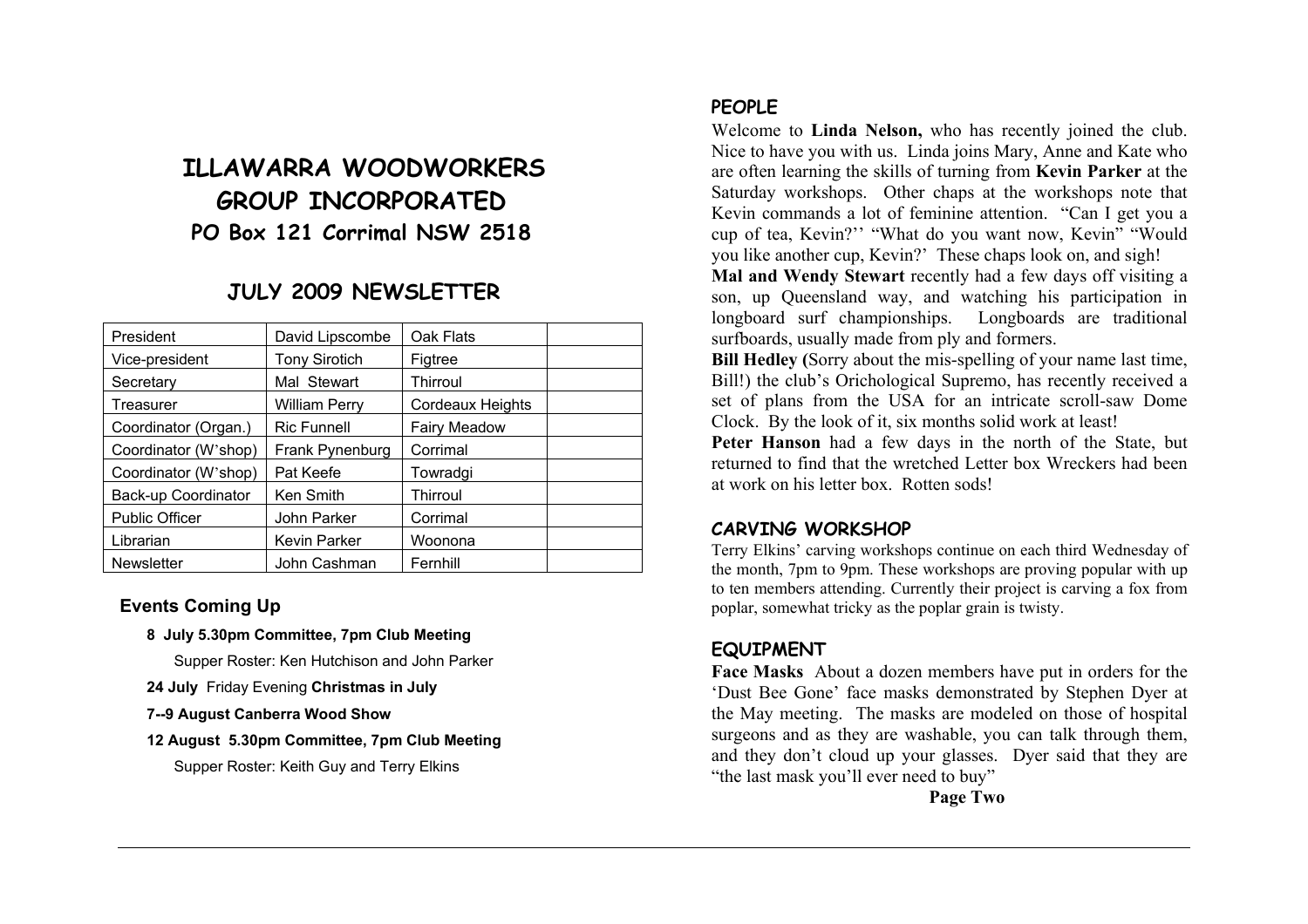# Saturday Workshops

These continue in full swing teaching wood skills and preparing items for sale at our next event, the Bulli Show. Workshops now are being held every Saturday Join the gang!

#### **FINANCES**

Treasurer Bill Perry presented the Financial Statement to the Committee for the last two months.

#### **Magnetic Tool Holder**

Time shouldn't be spent on a game of hide and seek looking for tools. But too often my layout tools were hiding. I put an end to this game with my Magnetic Tool Holder.. It's a strip of hardboard that holds a row of rare-earth magnets. These match the thickness of the hardboard and are epoxied in through holes. This allows the tool holder to stick to the stand of my table saw, keeping my rules and squares out of the way, but plainly visible. My workbench was also accommodated to the tool holder by installing a pair of cup washers at the edge of the bench. It's a simple way to end frustrating tool searches.

From the *Eurobodalla Woodies Newsletter*- February 2009

# **OOPS !**

\*The man who fell into the upholstery machine is now completely recovered

\* The shortest distance between two points is always under construction

\* All those in favour of conserving petrol raise your right foot!

\* There are two theories about arguing with women. It's proved that neither of them works! *The Hobby Turner* December 2008

. **Page Three** 



Bellambi.

# **Pat Keefe**

Pat's parents met and married when his father worked for the railways at Wagga Wagga and his mother was a nurse at the army barracks at Kapooka. They moved to Wollongong with Pat's father working at the old "Goods Yard" of NSW Railways. Pat, his brother and sister were born at Bulli District Hospital and grew up at

Pat went to school locally and from the age of seven joined the Junior Surf Life Savers at Bellambi. Since then, Surf Life Saving at Bellambi has been a life long passion and commitment for him. He is currently President of Bellambi Surf Life Saving Club. Bellambi is not one of the big clubs. There are 30 to 40 youngsters in training and 17 fully qualified members ranging in age from 15 to 53. "In the swimming season, we try and always have three on the beach over the weekends. Surf Lifesaving is entirely voluntary, and there is not a lot of help financially. We have a weekly raffle at Bellambi Bowling Club, other raffles and fundraising activities and occasional bits of sponsorship. But there are always ongoing costs: an inflatable boat and motor costs \$20grand and a quad bike \$10 to 15grand. When you have to spend that kind of money, I insist that the bikes and boat are thoroughly cleaned after each patrol day. We've got to make them last. The mechanic who we go to for maintenance reckons that they are the cleanest in the Illawarra."

Depending on the tide, wind and currents, Bellambi has its share of rips. "The first thing we teach youngsters is how to read the rips. We don't have to rescue people all the time, but we've got **Page Four**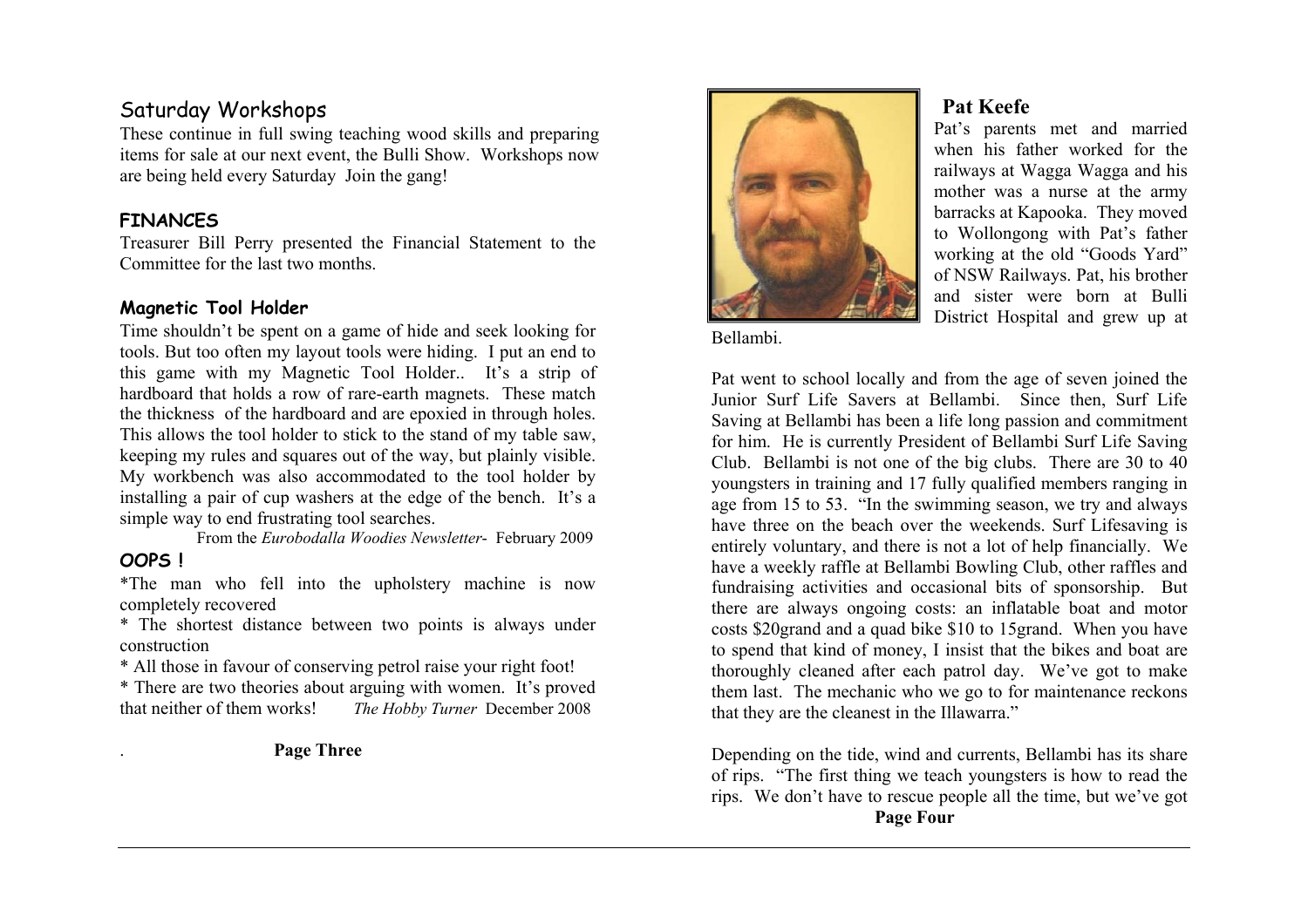to be ready. A few years ago, we had a mass rescue. About 15 young Islanders got swept out in a rip. We went out to them in the boat, on boards and everything we could lay our hands on."

*How do you get on with the board riders? "*They are OK. I've been around a long time, and grew up with many of them. If there are good waves for them to catch, we don't stick up our flags in the middle of those waves. We cooperate and respect each other."

Pat is married to Debbie ("Not Deborah! If she calls me Patrick, I know I'm in for it. And vice-versa") Debbie is a nurse: currently working as a Theatre Nurse at Shellharbour Private Hospital. In recent months Debbie has taken a great interest in photography. *And where did you and Debbie meet ? "*At the surf club." There are two grown up youngsters in the family too, David, a computer buff, and Jessica, who now shares a house with a friend and works is Wollongong. And Pat and Debbie have three dogs, Arnie, Tara and Lucy.

Pat works for Energy Australia at Oatley. There are some 300 workers there and 5,500 in the franchise area between Waterfall to Newcastle. Officially he is a Field Support Person (Clerk), working on Shift Rosters and Payroll and is a general 'Hey You!' *What's a Hey You?* It's when the Engineer calls 'Hey You. I need this done' or 'Hey! Can you help me here?' Pat has worked at Oatley for yonks. He is remarkably philosophical, and seems to take all the 'Hey, You's with a grain of salt.

Pat has enjoyed working with wood for ages, turning bowls and candlesticks and recently worked on a coffee table for Jessica. *How did you find out about our Club?* "Through the internet. www.woodworkforums.com is a Woodworkers forum site . It's a forum with all sorts of information, hints and pictures. On

**Page Five**

it I talked to a bloke who told me about the club, and so last year I came along. It used to clash with my surf club meeting night, but when I was elected President of the surf club I was able to change their meeting night!" At our Woodworkers' AGM this year, it was very pleasing to see that Pat stood and was elected as one of our Club Coordinators (Workshop)

# **Christmas in** July

Our annual dinner will be on Friday, 24 July at 6.30pm. The Venue is Murphy's Bar & Grill, 179 Princes Highway, Unanderra (fully licensed). The cost is \$32 per person which includes: damper with 3 butters, choice of main course and dessert, tea and coffee. RSVP to Tony Sirotich on Ph: 4228 0241 by 20 July (please advise if you require a vegetarian meal).

# **Buy -Swap -Sell**

President Dave Lipscombe reports that we have several items to buy swap or sell. These have come both from deceased estates and some we inherited. Among others they include

- A Triton Saw Bench with saw
- A Triton Mk3 Saw bench with an extension
- A Triton Router table
- A metal Mitre Box

If you are interested ? Contact Dave, Mal or Bill. Any reasonable offer will be happily accepted.

**Club Sign** Rick Funnell has priced a couple of vinyl signs that the club can use for its workshops and Display and Sales days. The committee agreed and confirmed Rick's choice. The banner has been ordered, made by Rick's son in SA and delivered. It has already had an airing. The cost was \$360

**Page Six**